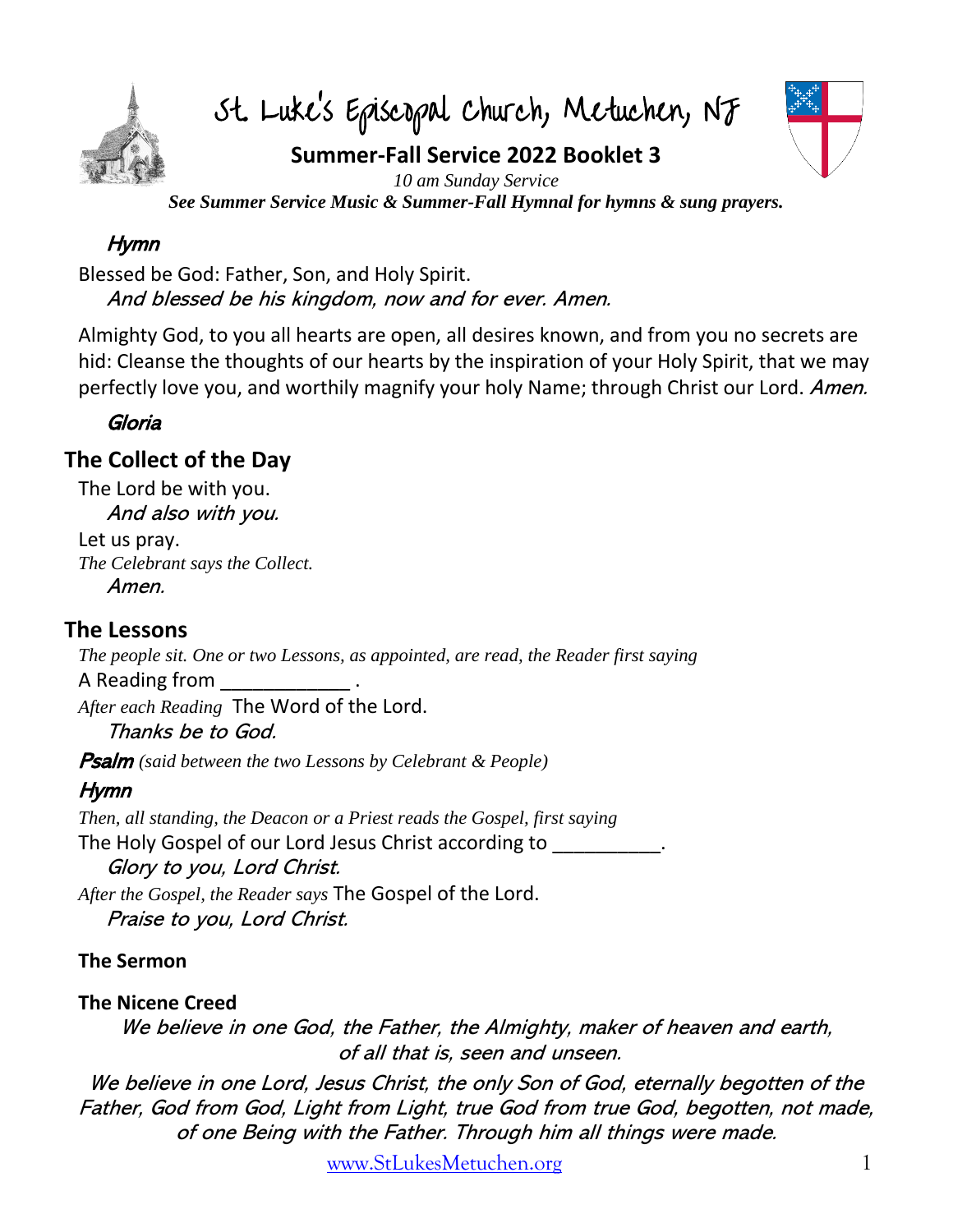For us and for our salvation he came down from heaven: by the power of the Holy Spirit he became incarnate from the Virgin Mary, and was made man.

For our sake he was crucified under Pontius Pilate; he suffered death and was buried. On the third day he rose again in accordance with the Scriptures; he ascended into heaven and is seated at the right hand of the Father.

> He will come again in glory to judge the living and the dead, and his kingdom will have no end.

We believe in the Holy Spirit, the Lord, the giver of life, who proceeds from the Father and the Son. With the Father and the Son he is worshiped and glorified. He has spoken through the Prophets.

We believe in one holy catholic and apostolic Church. We acknowledge one baptism for the forgiveness of sins. We look for the resurrection of the dead, and the life of the world to come. Amen.

In peace, we pray to you, Lord God. *Silence*

For all people in their daily life and work;

For our families, friends, and neighbors, and for those who are alone.

For this community, the nation, and the world; For all who work for justice, freedom, and peace.

For the just and proper use of your creation; For the victims of hunger, fear, injustice, and oppression.

For all who are in danger, sorrow, or any kind of trouble; For those who minister to the sick, the friendless, and the needy.

For the peace and unity of the Church of God;

For all who proclaim the Gospel, and all who seek the Truth.

For Michael our Presiding Bishop, Chip our Bishop(s); and for all bishops and other ministers;

For all who serve God in his Church.

For the special needs and concerns of this congregation. *Silence - People may add petitions* Hear us, Lord;

For your mercy is great.

We thank you, Lord, for all the blessings of this life. *Silence - People may add thanksgivings* We will exalt you, O God our King;

And praise your Name for ever and ever.

We pray for all who have died, that they may have a place in your eternal kingdom. *Silence - The People may add their own petitions*

Lord, let your loving-kindness be upon them;

Who put their trust in you.

We pray to you also for the forgiveness of our sins. *Silence may be kept.*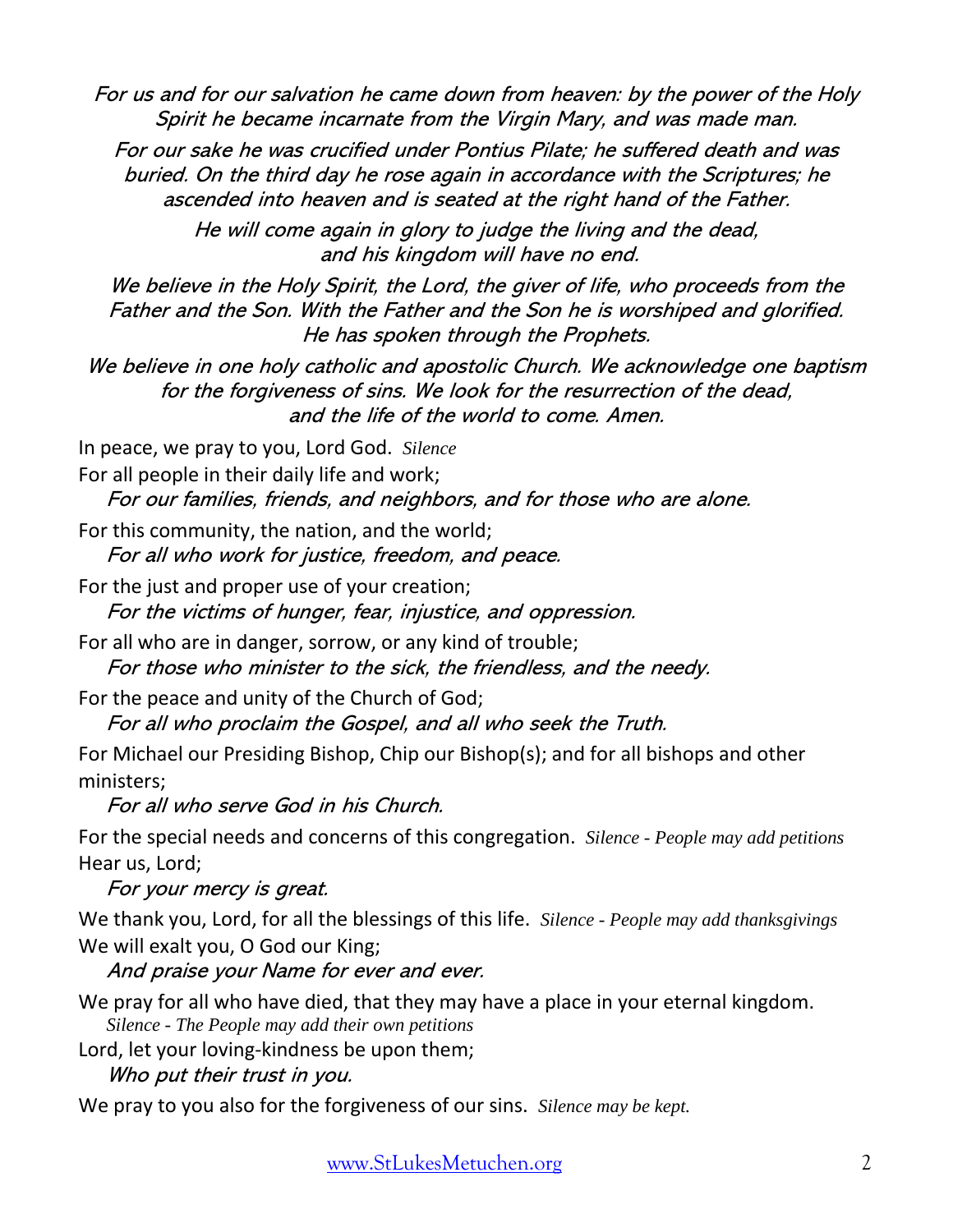Have mercy upon us, most merciful Father; in your compassion forgive us our sins, known and unknown, things done and left undone; and so uphold us by your Spirit that we may live and serve you in newness of life, to the honor and glory of your Name; through Jesus Christ our Lord. Amen.

Almighty God have mercy on you, forgive you all your sins through our Lord Jesus Christ, strengthen you in all goodness, and by the power of the Holy Spirit keep you in eternal life. Amen.

### **The Peace**

The peace of the Lord be always with you. And also with you.

#### *Hymn* **or Anthem**

# **The Holy Communion**

The Lord be with you. And also with you. Lift up your hearts. We lift them to the Lord. Let us give thanks to the Lord our God. It is right to give him thanks and praise.

It is right, and a good and joyful thing, always and everywhere to give thanks to you, Father Almighty, Creator of heaven and earth.

*Here a Proper Preface is sung or said on all Sundays, and on other occasions as appointed.*

Therefore we praise you, joining our voices with Angels and Archangels and with all the company of heaven, who for ever sing this hymn to proclaim the glory of your Name:

# **Sanctus**

Holy and gracious Father: In your infinite love you made us for yourself; and, when we had fallen into sin and become subject to evil and death, you, in your mercy, sent Jesus Christ, your only and eternal Son, to share our human nature, to live and die as one of us, to reconcile us to you, the God and Father of all. He stretched out his arms upon the cross, and offered himself in obedience to your will, a perfect sacrifice for the whole world.

On the night he was handed over to suffering and death, our Lord Jesus Christ took bread; and when he had given thanks to you, he broke it, and gave it to his disciples, and said, "Take, eat: This is my Body, which is given for you. Do this for the remembrance of me."

After supper he took the cup of wine; and when he had given thanks, he gave it to them, and said, "Drink this, all of you: This is my Blood of the new Covenant, which is shed for you and for many for the forgiveness of sins. Whenever you drink it, do this for the remembrance of me."

Therefore we proclaim the mystery of faith: